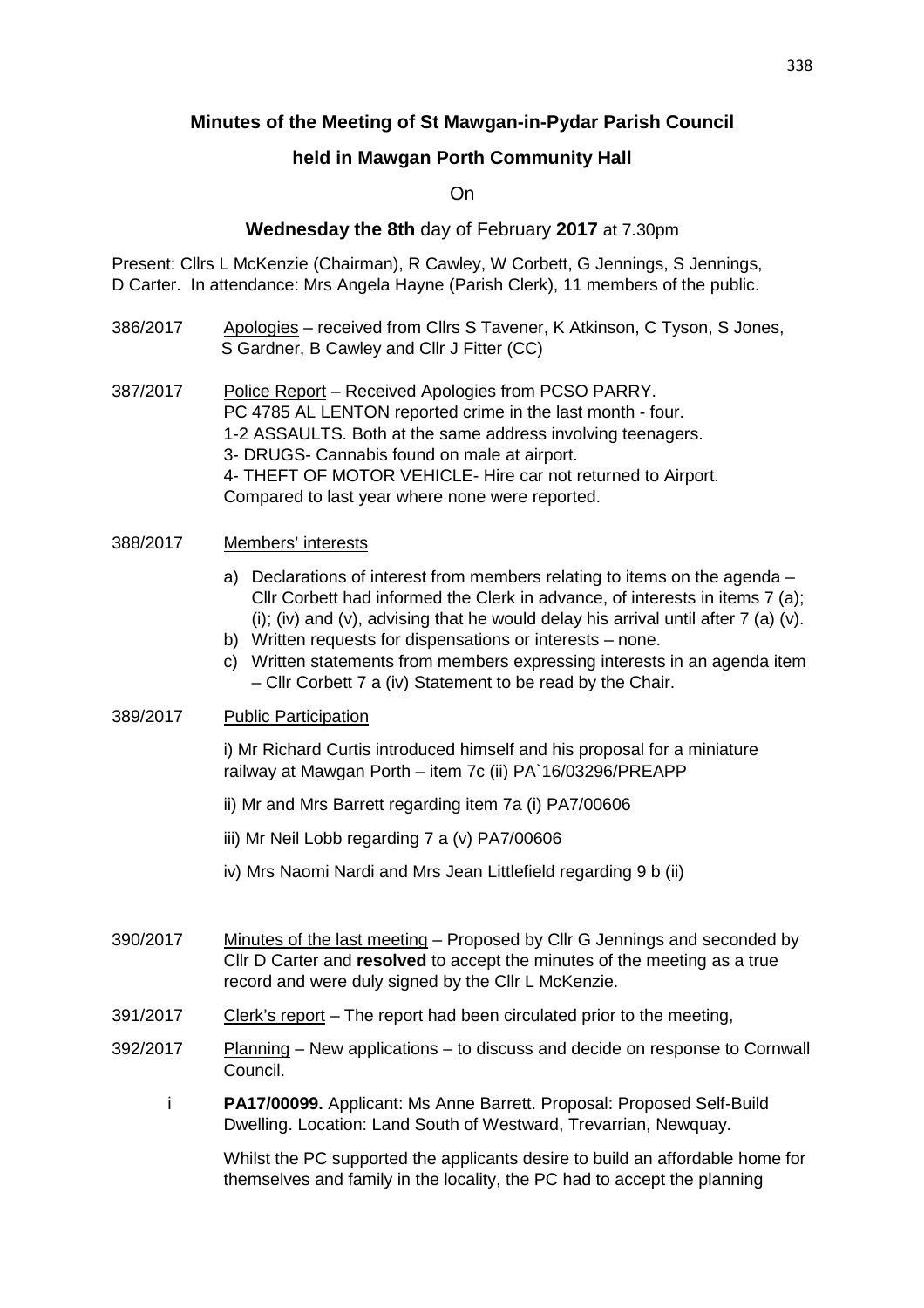constraints. Proposed by Cllr S Jennings and seconded by Cllr G Jennings and **resolved** to object.

- ii **PA17/00040/PREAPP**. Applicant: Mr And Mrs Alan Evans. Pre-application advice for conversion and change of use of agricultural barn to dwelling. Location: Agricultural Barn West of Little Lanherne Farm, St Mawgan. TR8 4HH. **Resolved** to advise case office of the issue of access (bridleway); unsustainable location, isolated dwelling in open countryside.
- iii **PA16/12154**. Applicant: Mr Harry Anscombe. Proposal: Single storey family dwelling. Location: New Farm Bungalow, Access To New Farm Bungalow, St Mawgan. TR8 4HH. Cllr R Cawley proposed and Cllr G Jennings seconded and **resolved** no objection
- iv **PA17/00312.** Applicant: Mr W Corbett. Proposal: General-purpose agricultural use of the building including the storage of farm machinery forage and other farming inputs. Location: Tolcarne Merock Farm, Tolcarne Lane, St Mawgan.

 The Chair read a statement - To summarise: the application was to obtain formal recognition by the LPA that the building has a lawful existing use as a general-purpose farm building rather than a grain store. Proposed by Cllr Carter and seconded by Cllr R Cawley and **resolved** no objection.

v **PA17/00606**. Applicant Telefonica UK Limited. Proposal: Telecommunications prior notification for proposed 12.5m high 1S lattice tower with 3no antennas fixed to headframe. Proposed 2no 0.3m dishes, proposed HUAWEI BTS3900AL Cabinet, proposed TSC Cabinet and proposed associated equipment. Location: Land East Of Little Bre Pen Farm For Proposed Telecommunications Equipment, Trevarrian. Cllr S Jennings proposed and Cllr R Cawley seconded and **resolved** to object due to site and design.

## **Cllr Corbett arrived at the meeting**

- vi **PA17/00145/PREAPP.** Applicant: Mr Alastair Sneddon. Proposal: Preapplication advice for installation of ventilation system to reduce damp in building. Location: Mawgan-In-Pydar Cp School, St Mawgan.
- vii **PA16/09046**. Applicant: Mr George Watson. Proposal: Existing dwelling to be demolished and replaced with a new 3-bedroom bungalow. Location: The Ranch, Trevarrian, Mawgan Porth Hill, Mawgan Porth. **Resolved** to defer a response pending clarification of certain legal issues regarding this application.
- 393/2017 Any other planning applications received from Cornwall Council by the time of the meeting.

None

- 394/2017 Advices and decisions by Cornwall Council circulated prior to meeting.
	- i **PA16/11033 APPROVED**. Applicant: Ms S Schofield. Proposal: Replacement of existing summerhouse and garage with a single infill dwelling. Location: Shepherds Lea, Trenance, Mawgan Porth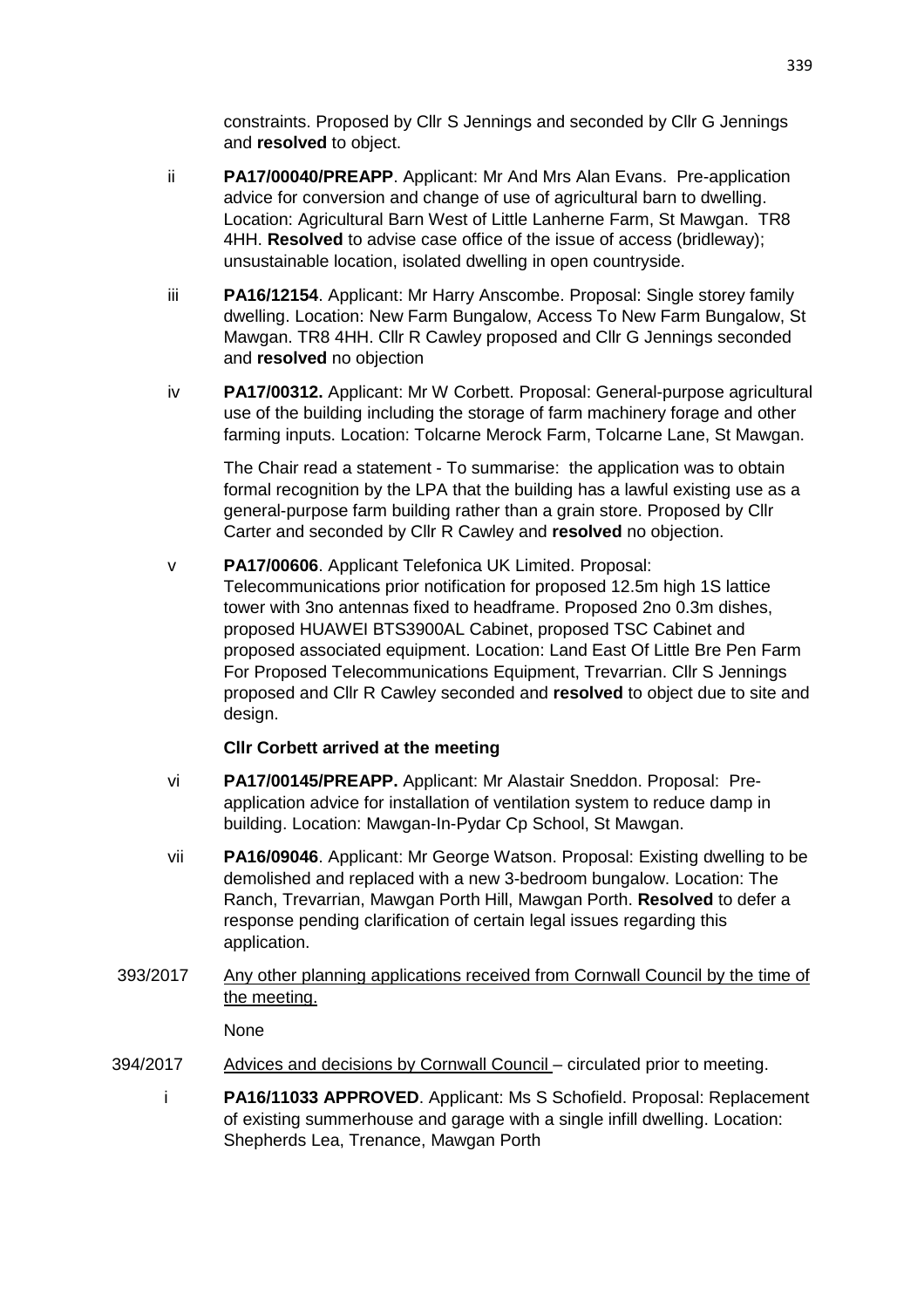- ii **PA16/03296/PREAPP Closed advice given**. Applicant: Mr Richard Curtis. Proposal: Pre-application advice for a miniature ride on railway. The station building would include gift shop, indoor model railway layout, toilets and snack kiosk/coffee shop; outdoor children's play area within the track circuit; and car park for 40 cars. Location: Land Adjoining River at OS Grid Ref 185310 67044 Mawgan Porth
- iii **PA16/11528 APPROVED**. Applicant: Mr Daniel Tyson. Proposal: Proposed garage conversion. Location: Lanherne View, Carloggas, St Mawgan
- iv **PA16/11144 WITHDRAWN**. Applicant: Mrs Lucy Petersen. Proposal: Certificate of lawfulness for existing residential use of a mobile home and ancillary residential use of the existing buildings. Location: Porth Farm Cottages, Access to Porth Farm, Mawgan Porth, Newquay. TR8 4BP
- 395/2017 Planning Enforcement Issues None
- 396/2017 Burial Ground None
- 397/2017 Working groups
	- (a) Amenities –
	- (b) Transport and rights of way to receive report if any.
		- (i) Carloggas sign Cllr B Cawley had brought to the PC's attention that there is a Carloggas Farm and Carloggas Close sign, but the original properties of 'Carloggas' are not signed. It was **resolved** that the Clerk contacts highways to see if this achievable.
		- (ii) In response to residents' complaints, the Clerk informed the PC that Cllr J Fitter is committed to meet with Rachel Tatlow (Highway & Environment Manager, CORMAC Solutions Ltd) on a site visit to the area of overgrowth in St Mawgan. **Resolved** to keep item on agenda.
		- (iii) Footpaths little progress has been made to investigate the blocked footpaths around the Parish. **Resolved** to keep item on the agenda.
	- (c) Beach and Environment to receive report if any. Mawgan Porth Beach Dunes – **Resolved** to keep item on the agenda.
		- (i) Beach Signage. **Resolved** that the Clerk contact the Countryside Officer requesting clarity in respect of CC proposed signage on Mawgan Porth Beach
		- (ii) Request to reposition bench at Mawgan Porth PC agreed in principle, details to be confirmed.
- 398/2017 St Mawgan Community Hall
	- (i) Cllr W Corbett updated members on the current situation: Paul Roberts has volunteered to act as a temporary treasurer to the Hall's Management Committee and may have found other persons who would be willing to join the Committee. Therefore, it may not necessitate the PC to volunteer additional members to serve on the Hall's Management Committee, in order to keep it functioning. The situation will be kept under review. Cllr Corbett announced that an erroneous perception seemed to have arisen in some quarters, that the PC has taken over the management of the Hall, resulting in various queries about the Hall being raised with the Clerk. Cllr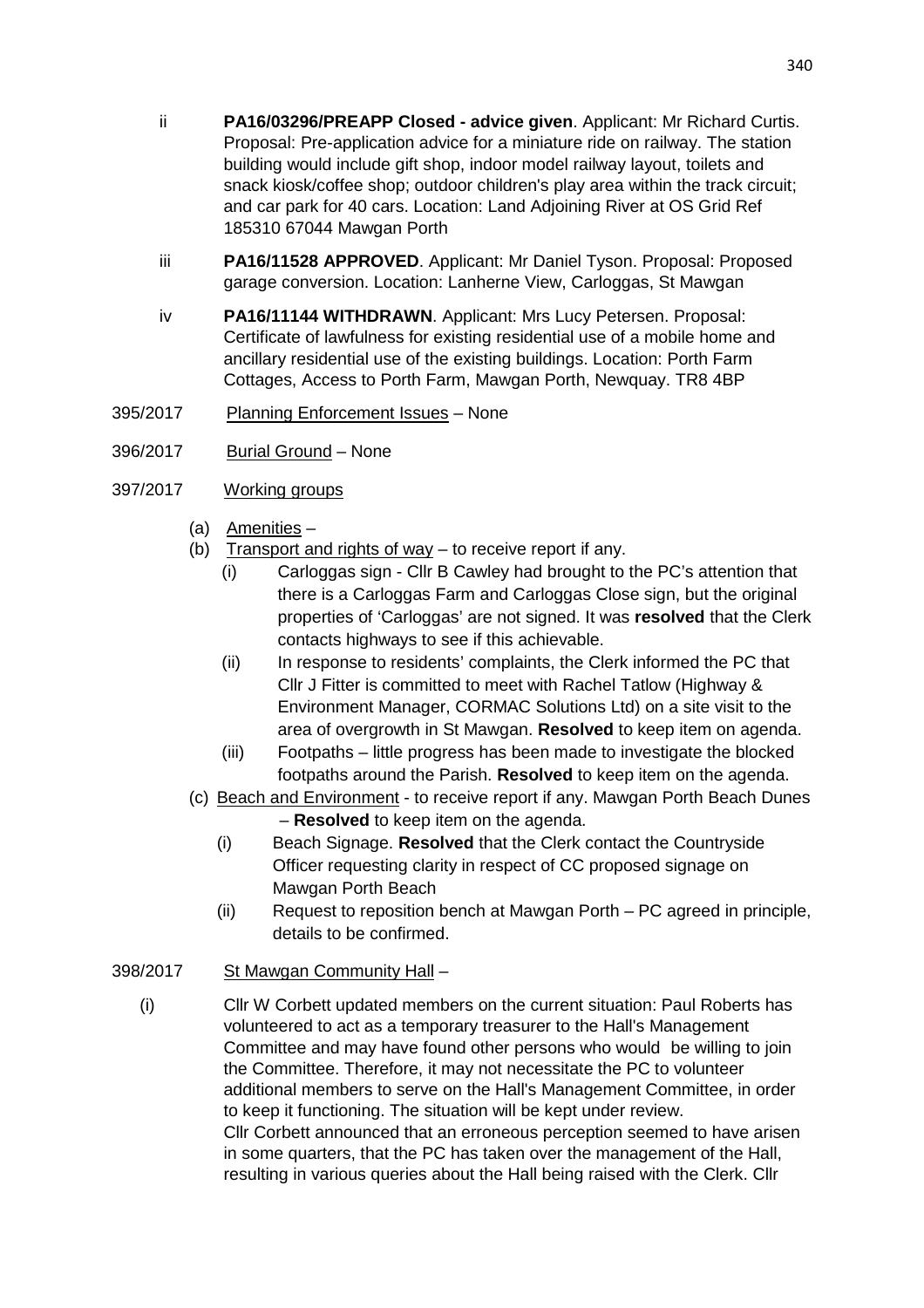Corbett confirmed, that such a transfer of responsibilities would be impossible under the Hall's present Constitution, and would have to be agreed in advance with the Charity Commission. No such agreement has been undertaken.

- 399/2017 Donations and Grants Proposed by Cllr Corbett and seconded by Cllr S Jennings and **resolved** to approve the annual grants of £500 each in support of Mawgan Porth Village Hall and St Mawgan Village Hall.
- 400/2017 Denzell Downs and REG Power Community Funding PC advised that a meeting has been arranged by Grantscape with the awarding panel, at St Mawgan Village Hall. It is hoped that applications for project funding from eligible community groups, may commence soon after.
- 401/2017 Specific Issue Neighbourhood Plan No report received.
- 402/2017 To receive reports from meetings None received
- 403/2017 Internal Control Check Cllr S Jennings agreed to complete a check of PC accounts for year ending 2016.
- $404/2017$  Annual Assembly The date: April 19<sup>th</sup>, 2017 was nominated and agreed.
- 405/2017 Footpaths Contract Proposed by Cllr Corbett and seconded by Cllr G Jennings and **resolved** to approval a contract with Bubb Maintenance for a further period of one year from 1<sup>st</sup> April 2017 to 31<sup>st</sup> March 2018.
- 406/2017 CALC Code of Conduct Amendment Proposed by Cllr R Cawley and seconded by Cllr S Jennings and **resolved** to defer and review Standing Orders after the May elections.
- 407/2017 Cornwall Local Plan Proposed by Cllr R Cawley and seconded by Cllr W Corbett and **resolved** to purchase 5 copies at a cost of £10 per copy.
- 408/2017 Campaign to Protect Rural England Proposed by Cllr G Jennings and seconded by Cllr S Jennings and **resolved** to renew membership for 2017/18 at a cost of £36.00.
- 409/2017 Accounts to approve payment of accounts. Cllr G Jennings proposed and Cllr S Jennings seconded, and it was **resolved** to approve payment of accounts as listed below:

| <b>Name</b>                 | <b>Details</b>                                              | Amount £                            |
|-----------------------------|-------------------------------------------------------------|-------------------------------------|
| A Hayne                     | Salary and Expenses                                         | 713.34                              |
| <b>Bubb Maintenance</b>     | Maintenance - January<br>Expenses:<br>: Footpaths - January | 800.00<br>55.24<br>100.00<br>955.24 |
| A Prowse                    | St Mawgan Toilet Clean - January                            | 210.00                              |
| <b>Reef Water Solutions</b> | Legionnaires test and service - January                     | 35.00                               |